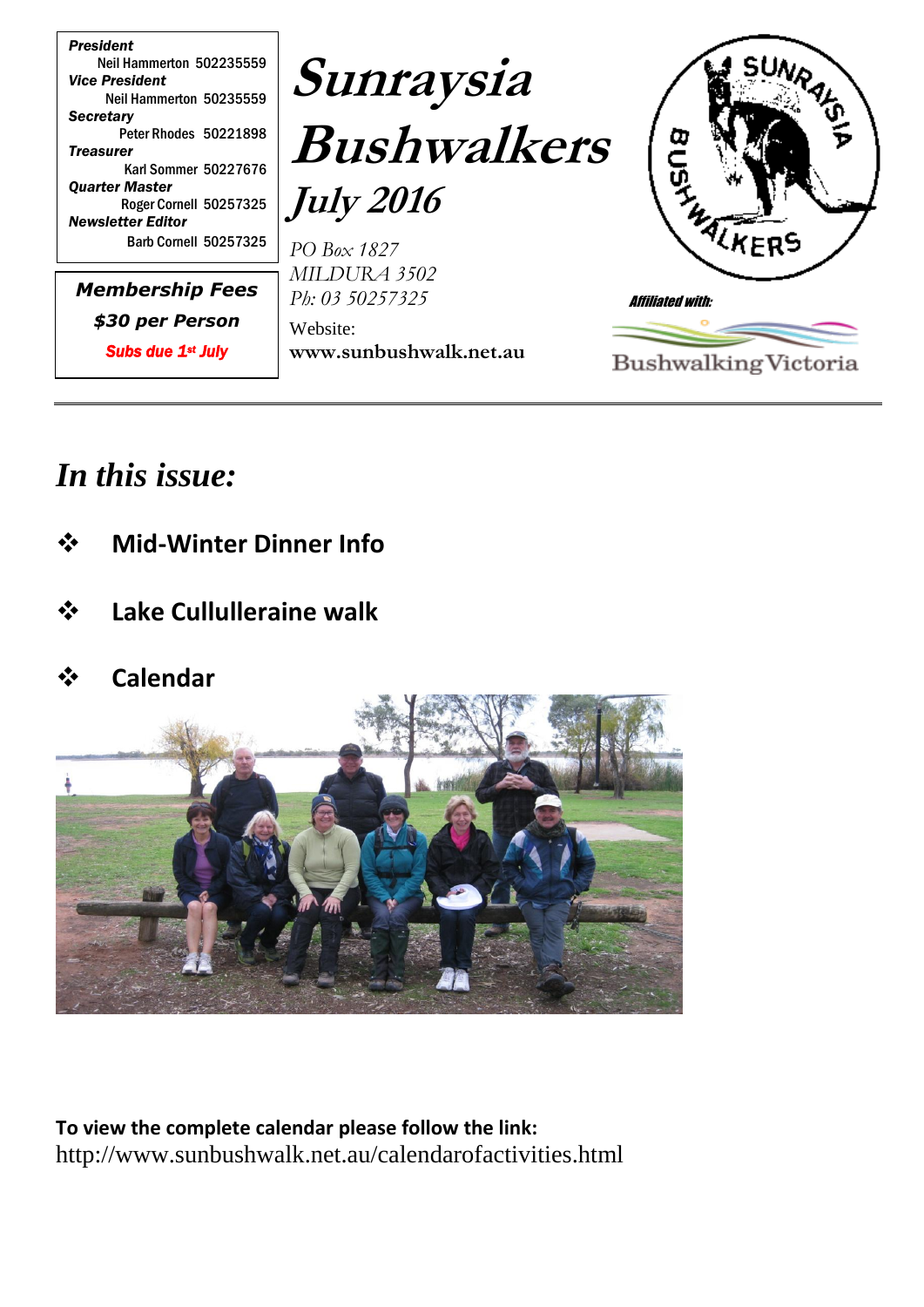



- WHEN: Saturday 9<sup>th</sup> July (Friday night also available)
- WHERE: Former Mallee Research Station Hostel, Walpeup
- THEME: Dress for dinner as a "**Notable Australian**"
- $\frac{\text{COST:}}{\text{COST:}}$  \$20:00 pp / night
- MEALS: Shared meal Saturday night. Please bring either a main meal, dessert or snacks/nibbles to share. Bring own breakfast and lunch Drinks
- WHAT TO BRING: Linen is provided but suggest bringing own pillow and sleeping bag/doona
- ENQUIRIES: Verna M 0403885344 50 234102 [verna@hotkey.net.au](mailto:verna@hotkey.net.au)

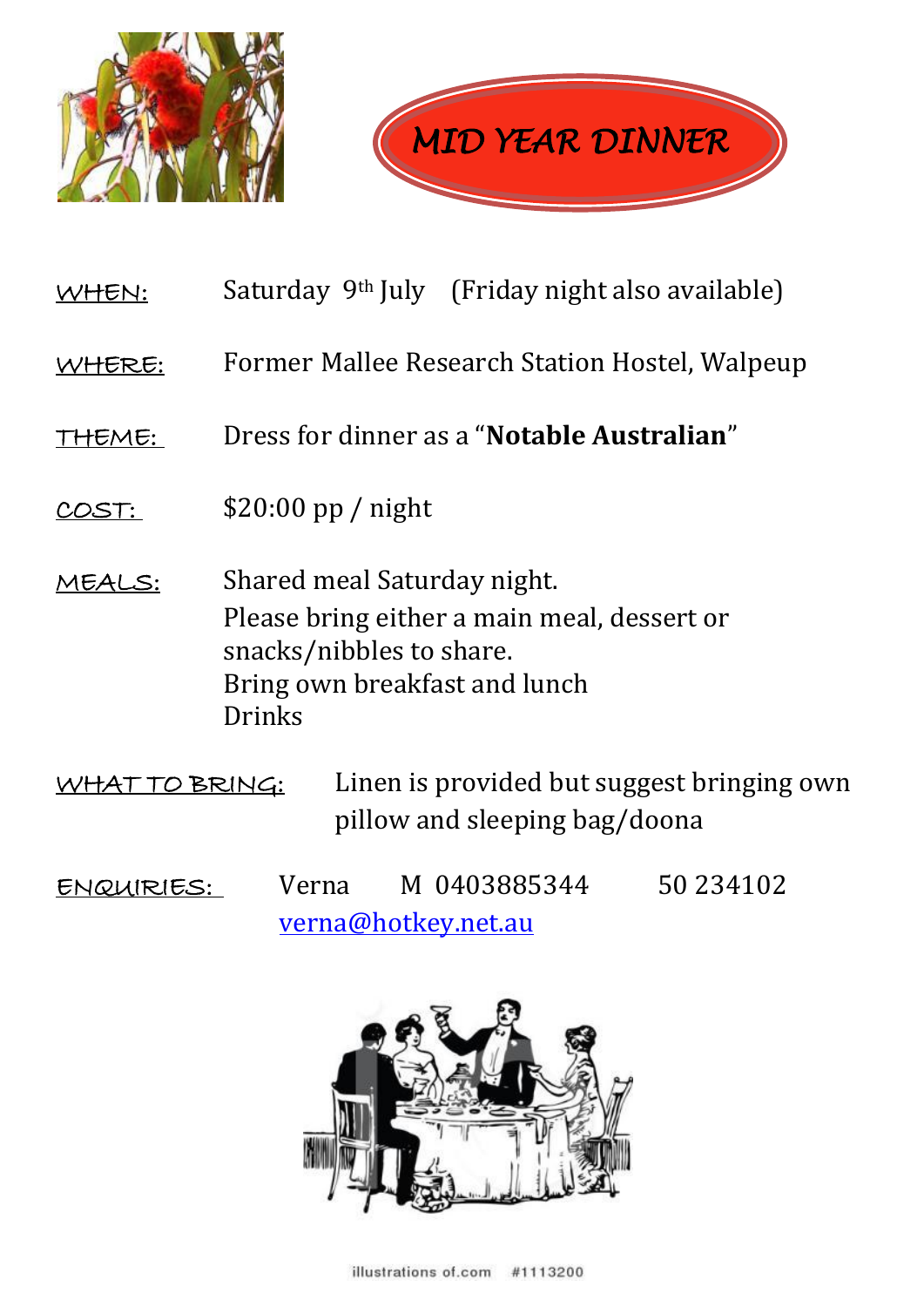## **Lake Cullulleraine Walk - Sunday June 19**

It may have been a bleak day for walking with grey skies above and damp underfoot but bushwalkers are an intrepid lot. Ten current and prospective Sunraysia Bushwalkers, ( Russell, Barb, Jenny W, Tony, Dennis, Wally, Jenny R, Judy, Brenda and myself ) circumnavigated Lake Cullulleraine on Sunday 19/6 and all enjoyed the exercise and camaraderie.

The walk of approximately 10 km was on a formed track although some feral four wheeled drivers had done their best to spread mud on the track in some areas. ( Why do some drivers at the first sign of rain get in their SUVs and head for the bush? ) We walked at a good pace and finished the walk in less than two hours. The walk offers some great views of the lake and the lake's facilities are excellent. Over a welcome smoko we heard about Barb McDougall's plan to walk the full length of the Bibbulmun Track ( Perth to Albany ) - all 1000 km. Barb has been preparing and training well for this huge effort and SBW wish her all the very best. She is allowing herself 60 days to finish the trek and I am sure we are all looking forward to the pics and talk when she returns.

Peter Rhodes